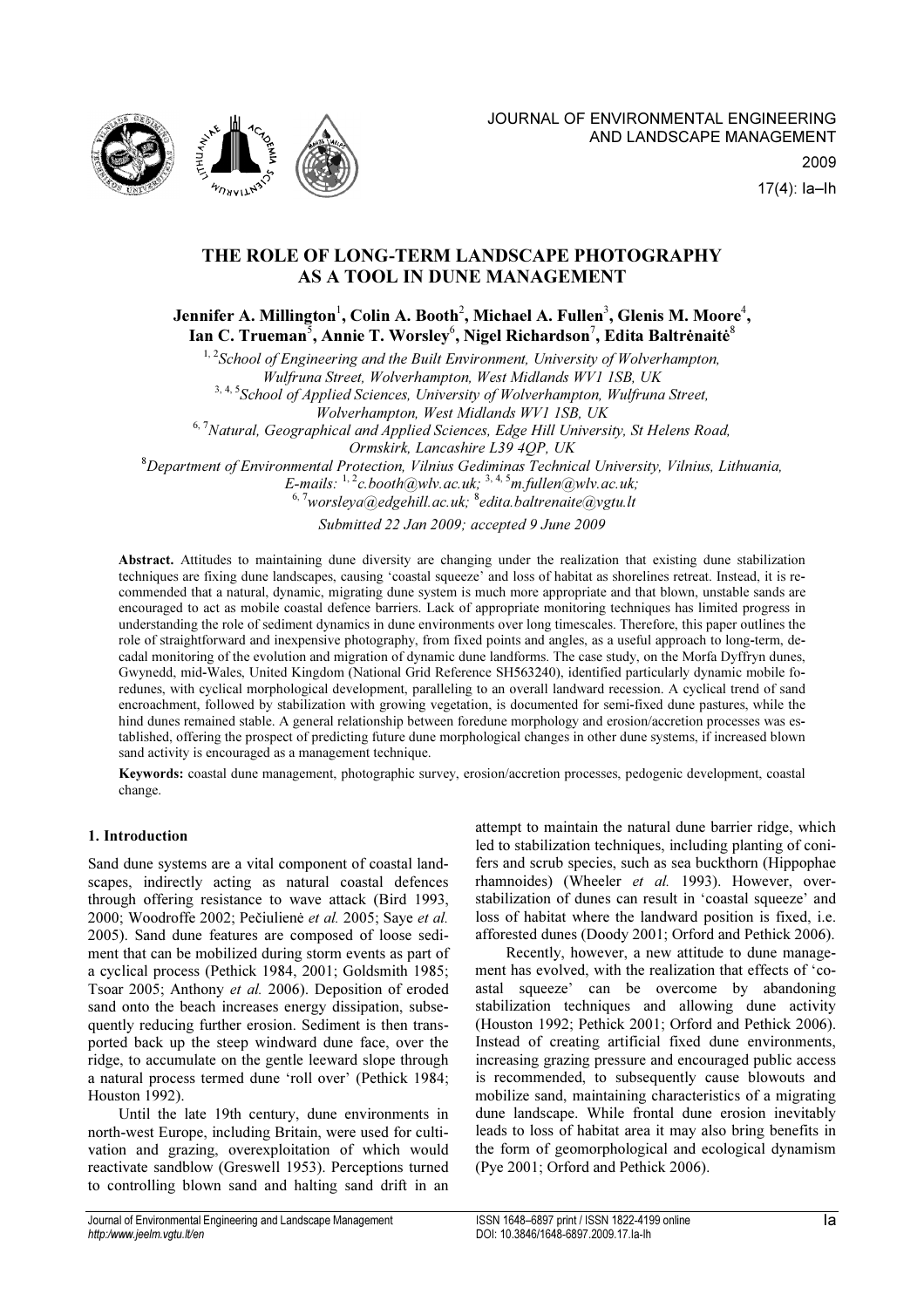A lack of appropriate monitoring techniques has limited progress in understanding the role of sediment dynamics (Šurda et al. 2007) in dune environments. The extent of coastal aeolian processes, coupled with limited vegetation cover and the high erodibility of dune sands, make coastal dunes susceptible to rapid morphological adjustments (e.g. van der Meulen 1990; Carter 1991; Pye and Neal 1993; Anderson and Walker 2006). In many disciplines, geomorphologists rely on low-resolution, frequently-updated field monitoring, such as repeat photography (e.g. Harvey 1977). For instance, this technique was used to analyze forest changes during the past century in the San Juan Mountains of Colorado, USA (Zier and Baker 2006), and widespread glacier recession was documented using repeat photography in Patagonia (Masiokas et al. 2007). Repeat ground photography can show, in a simple yet powerful way, the impacts of recent coastal changes on these sensitive dune environments. Changes in foreshore level and frontal dune erosion/accretion have been recorded on some British coasts since the 1950s by measurements relative to fixed points (e.g. the North Norfolk coast, Eastern England (Livingstone et al. 1999) and the Sefton coast of North-West England (Saye et al. 2005)). On a larger scale, an automated video camera system has been deployed to document erosion of dunes, barrier islands and inlet channels on the Algarve coast of Portugal (Morris et al. 2001).

## 2. Methods

#### 2.1. Case study area

This paper outlines the success of monitoring dune dynamics, through long-term landscape photography, on a section of the Morfa Dyffryn dunes, Gwynedd, Mid Wales, United Kingdom (National Grid Reference: SH563240) (Fig. 1) and highlights its potential role in future dune management strategies. Annual photographic surveys of dune morphology, since June 1988 to the present day, have been continuing as an ongoing programme of morphological monitoring (Fullen and Moore 1999; Millington *et al.* 2008). Morfa Dyffryn is a  $10.6 \text{ km}^2$ transgressive dunefield, in which the parabolic dunes lie sub-parallel to the prevailing south-westerly winds. Rates of parabolic dune migration in this area are not currently known, but are believed to be comparable to dune migration rates at Aberffraw, Anglesey, North Wales, ranging from  $0-3.6$  m year<sup>-1</sup>, with a mean migration rate of 1 m  $year<sup>-1</sup>$  (Bailey and Bristow 2004). However, these migration rates are low compared with the parabolic dunefield of Newborough Warren, Anglesey, where migration rates of 1.5–6.7 m year<sup>-1</sup> over a 3-year period were determined (Ranwell 1958).

## 2.2. Fixed-Point-Photography (FPP)

Three monitoring stations were selected along a transect, oblique to the shore, for FPP analysis: (i) Station 1, upper beach (SH 56685 23087); (ii) Station 2, mobile dune peak (SH 56725 23142) and (iii) Station 3, fixed dune (SH 56828 23204). Photographs were taken from fixed angles, determined using a prismatic compass. Occasionally the view from the previous year's photo point was obscured by vegetation/dune height growth. If an alternative clearer dune-view could not be obtained within  $\sim$ 3 m, the photo was not used.



Fig. 1. Location of Morfa Dyffryn within the British Isles

The expanding database now contains 24 photosets and an archive of 215 photographs. The systematic evaluation of 17 photosets was initially combined with field observations to identify trends in coastal dune change. Exposure of a Second World War bunker in 1995 facilitated the addition of a further four photosets, and a further two sets were added in 2007, following field observations of an advancing pebble ridge. Photosets predating 2006 were in slide format, which have been scanned at high resolution for digital analysis. Image-processing software (Adobe Photoshop CS2 version 9, 2005) was used to digitally match photosets by layering one photo over the other for alignment.

Within a photo comparison, morphological features were analysed for increase, decrease or stability, based on an already successful methodology (Zier and Baker 2006). An increase in extent was documented when a major dune morphological feature or vegetation type clearly occurred in new areas not occupied in the previous year's photograph. A decrease in extent was recorded when the dune's morphological feature or vegetation type clearly occupied less area than in the previous year's photograph. The degree of increase or decrease was classified as either moderate or extensive. However, the distinction between moderate and extensive changes is subjective, and estimations of area change are difficult. Vertical dune growth can sometimes block the view of areas, making them appear smaller due to sand encroachment.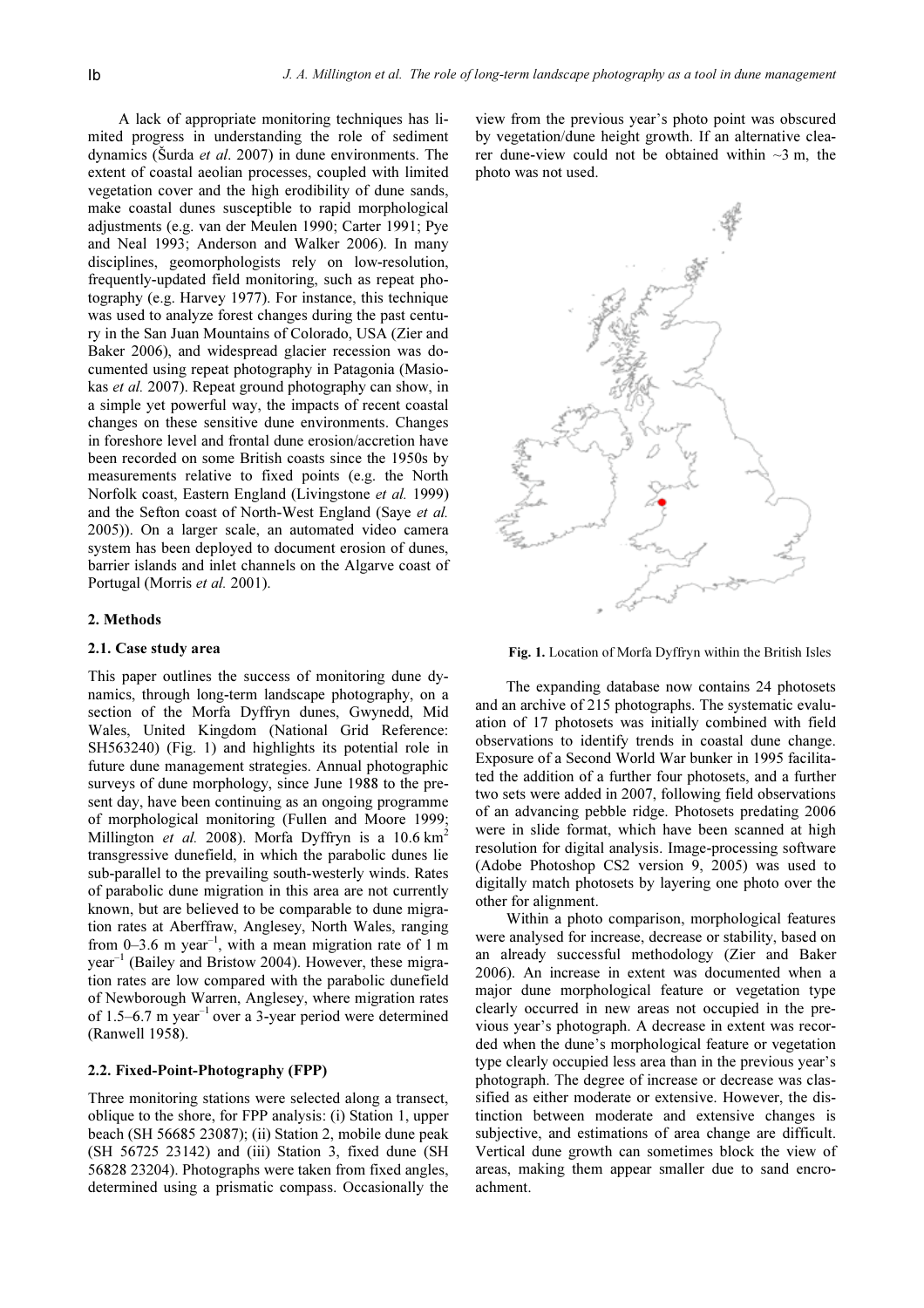

Fig. 2. Photographs of view from beach to foredune. Note the dune deflation and destruction of the fence, followed by accretion and then deflation of the dune 'pyramidal peak' (Station 2). Also note development of the embryo foredune and colonization by Ammophila arenaria in 1994. This appears much less established in 2006



Fig. 3a. View directly in front of the war bunker. In 1995, a Second World War bunker became visible in the foredunes and provided a new fixed point. Observe the deflation of sand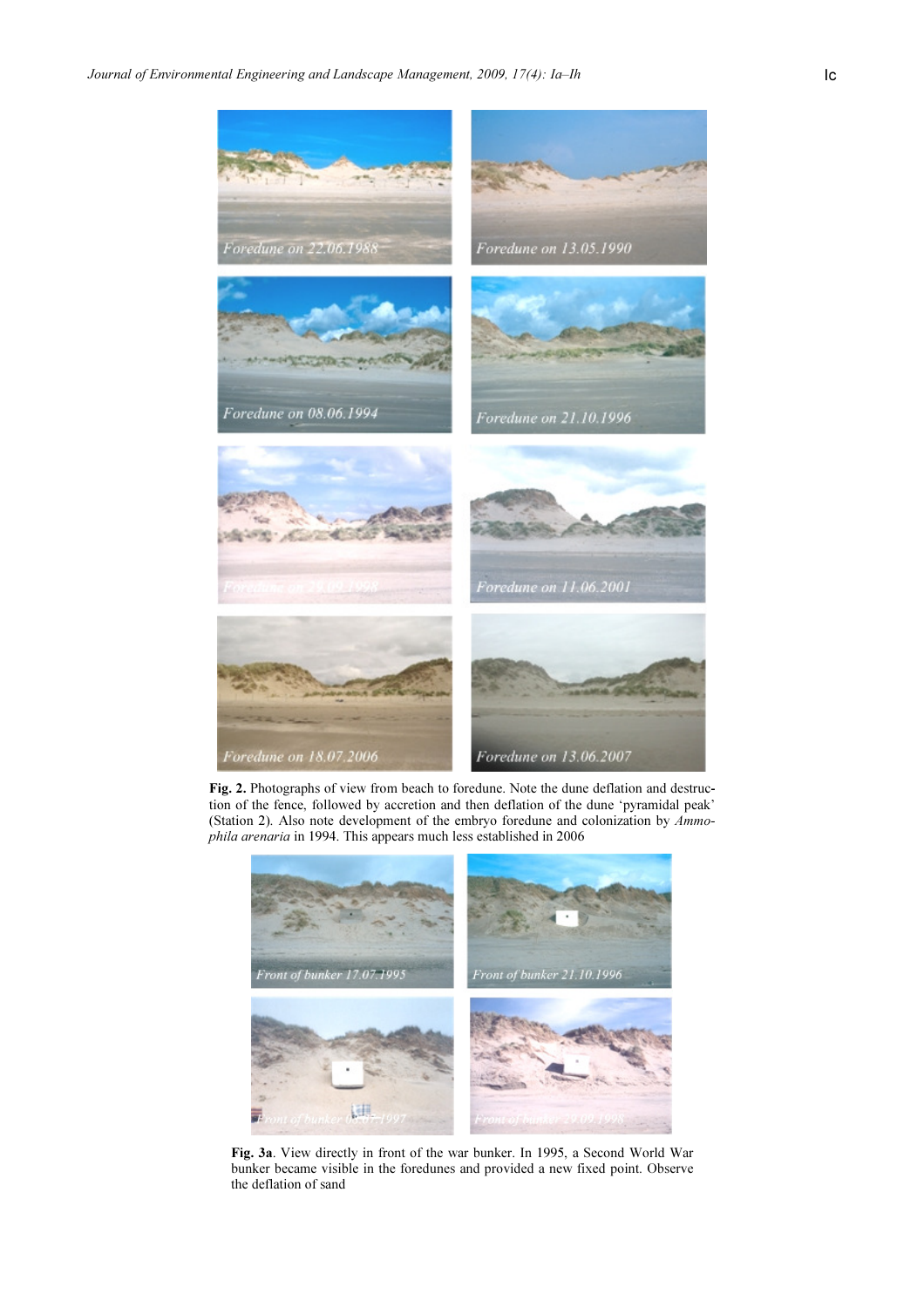Id J. A. Millington et al. The role of long-term landscape photography as a tool in dune management



Fig. 3b. View from the south side of the bunker. Observe the exposure of the south-facing window and undercutting of the concrete platform



Fig. 4. View west from Station 3. Deflated sand from the foredune was deposited on the dune slack, burying dune meadow vegetation. Vegetation then recolonized the 'sand apron'. Pedological analyses of soil profiles beneath a willow (Salix cinerea) copse suggest cyclical patterns of dune deflation and stabilization. Note that otherwise the hind dunes remained morphologically stable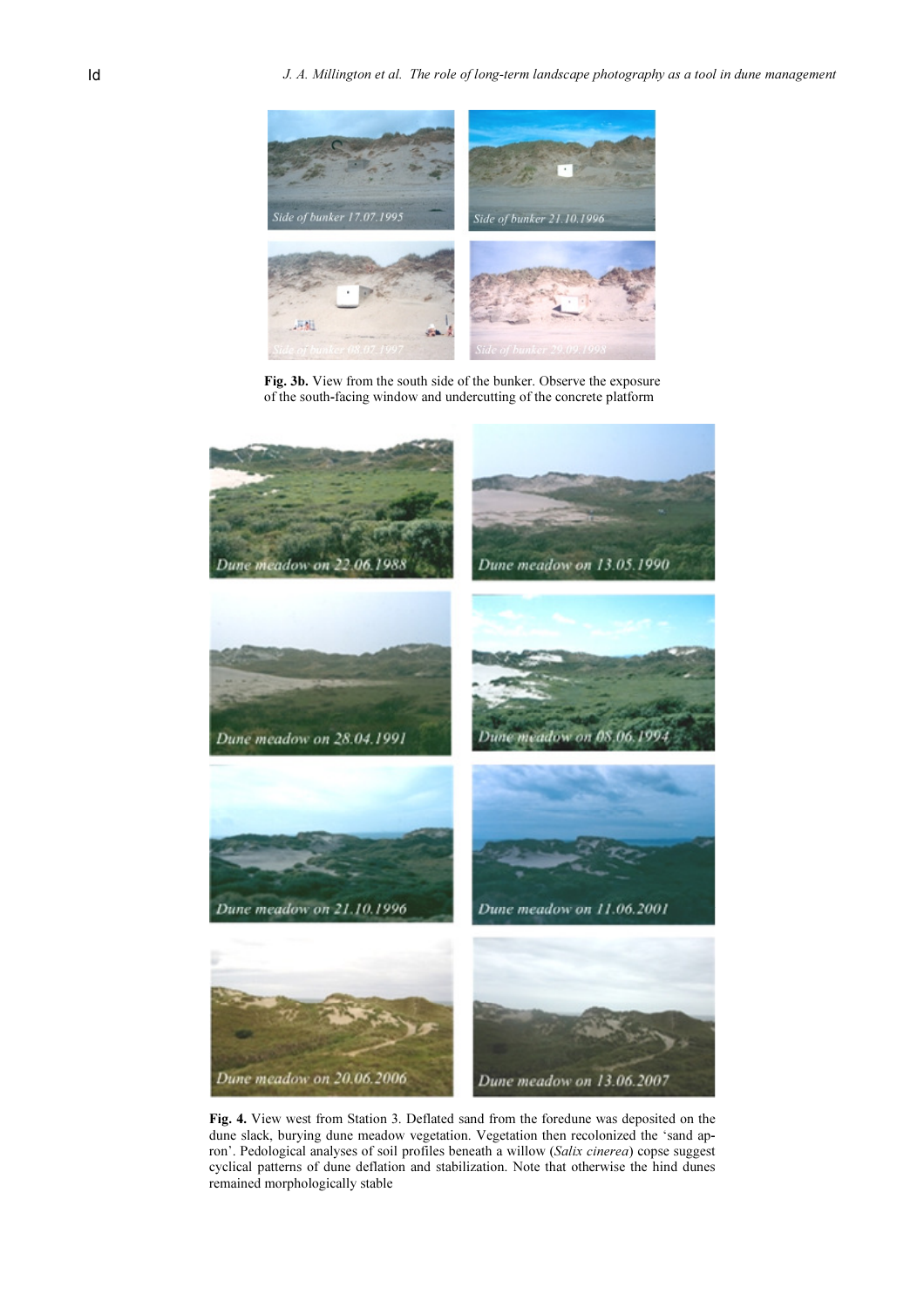#### 3. Results

The mobile foredunes are particularly dynamic and thus they migrated landwards during the first 10 years of monitoring (1988–1998). Extensive dune deflation and subsequent burial of a fence is evident in the photographic sequence shown in Fig. 2.

The dominant landscape feature in 1988 is clearly a dune peak. An extensive change occurred in 1990, due to a later phase of deflation, as the dune pyramidal peak was replaced by an open dune field, followed by accretion of the same dune peak again within a  $\sim$ 6 year cycle period. Rapid colonization by marram grass (Ammophila arenaria), during the accretion phase beginning in 1994, has encouraged foredune height growth and subsequent stabilization. This stabilization of deflated sand supported embryo dune development seaward of the main foredune landscape, up until mid-way through the first decade of the millennium, when a decrease in the extent of these embryo dunes could be observed. However, the overall foredune status during the last decade is considered stable, as only minor subtle changes in the embryo dunes are visible. In contrast, the morphological shape and boundary locations between bare sand and dune vegetation have remained unchanged since 1998. Further evidence of landward recession of the foredunes is provided by the appearance of a Second World War bunker in 1995. Fig. 3a and 3b show the progressive exposure of the south-facing window and subsequent sand deflation adjacent to and beneath the bunker.

The fixed hind dunes remained morphologically stable throughout the monitoring survey and any areas of bare sand were progressively colonized by marram grass (Fig. 4). A large expanse of dune meadow, containing typical species such as Creeping willow (Salix repens) and Fen sallow willow (Salix cinerea), occurred behind the main foredune landscape. This area, however, underwent rapid burial following a period of sand encroachment in 1990, which subsequently became re-colonized and stabilized by marram grass by 1996. This is considered a moderate change, as the sand apron is gradually re-colonized by dune meadow year-by-year. However, differences between 2001 and 2006 photographs are considered extensive, as the dune meadow appears to be completely recovered from the initial blowout event.

## 4. Discussion

## 4.1. Dune dynamics

Previous studies have identified that changes in beach morphology can suggest impending changes in the erosion/accretion status and morphology of frontal dunes (Saye et al. 2005). For instance, analysis of topographic beach profile data on the Sefton coast, northwest England, confirmed changes in beach morphology and provided an indicator of the onset of frontal dune erosion (Pye and Neal 1994). At Morfa Dyffryn the disappearance of the dune peak in 1990 is an indication of the redeposition of aeolian derived sand in the hind dunes. Furthermore, identification of upper beach embryo dune accretion, in 1994 and 2001, coincides with the redevelopment of the dune peak in the foredunes. The dune peak, in the centre of a blowout environment, appeared to grow in height between 1990 and 1994, and again in 2001. This was a result of aeolian-derived sand, from a positive beach and foredune budget, moving into the gap and being trapped by vegetation. However, successive embryo dune colonization by marram grass appeared to signify a change from stability to erosion in the foredunes and subsequent deflation of the dune peak in 1996, possibly as a result of a negative upper beach sediment budget, due to limited availability of loose sand. Sand deflation at this time is also evident by the exposure of the bunker in 1995. A conceptual model based on sediment budget has been proposed by Psuty (1992), which relates dune morphology to shoreline dynamics and dune forming factors. Therefore, two sediment budget situations, taken from four possible situations in this existing model, are evident for this part of the coast:

- i. Negative beach and foredune budget, associated with washover, or foredune attenuation (featuring blowouts, parabolic re-entrants or hummocks).
- ii. Negative beach budget, positive foredune budget, associated with foredune development, with maximum foredune height occurring where the beach is slightly erosional.

It is likely that the dune peak formation is associated with stabilization and vegetation colonization. However, it is a 'chicken-and-egg' problem whether the subsequent deflation of the peak is a result of embryo dune building and, therefore, a lack of sediment in the foredunes, or whether it is the onset of erosion creating embryo dunes out of sediment derived from the dune peak. A similar problem was encountered on the north coast of Denmark, where it could not be determined whether steepening of a shoreface was a result of onshore bar migration and landward sediment transfers, or whether onshore bar migration had been caused by an increasing shoreface slope (Aagaard et al. 2004). Since migration processes acting on dynamic dune systems are determined by wind direction relative to dune alignment (Tsoar et al. 2004), it would seem more likely that deflation and accretion of the dune peak is the outcome of at least two, asymmetric, erosive wind directions, one of which is more dominant and effective, creating a slip face on the lee side of the peak.

Initial analyses of soil profiles beneath the dune pasture suggest cyclical morphological development, alternating between phases of deflation and stabilization (Fullen and Moore 1999). Cu horizons (weathered parent material) are indicative of periods of dune instability and domination by aeolian processes, which subsequently become modified to Ah horizons (mixed mineral and organic matter) during periods of re-vegetation and stability (Leatherman 1979).

Overall, comparisons reveal that over the past two decades the environmental conditions in the region have clearly favoured accumulation over deflation in the mass balance of these dunes, with new foredunes developing from embryo dunes while former foredune ridges become vegetated and stable.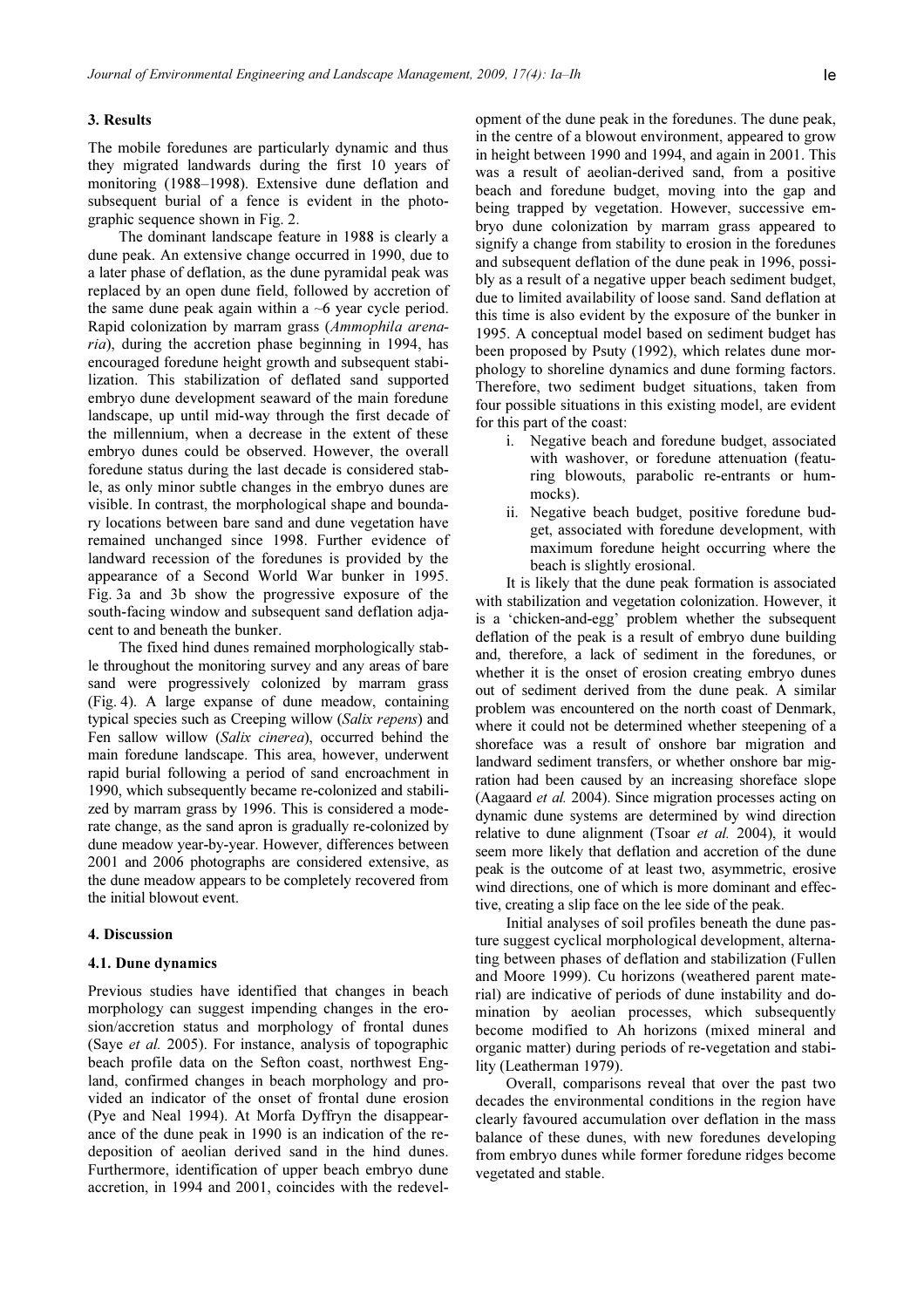## 4.2. Management implications

It is widely accepted that dunes do not 'roll-over' or migrate for any great distance or timescale. The crest of a developing foredune may migrate landwards as a result of sand eroded from the top of the dune ridge, and subsequent deposition on the lee slope, but this is halted once the stationary vegetated hind dune ridges are met (Pethick 1984). For parabolic dunes, such as in the Morfa Dyffryn system, migration of the dune peak, which is readily identifiable in the photographs, could be used to measure overall migration rates and the cessation of dune mobility. However, it is possible for the morphology to change so as it is no longer possible to identify the same morphological feature between several photographs.

Parabolic dune landscapes, along with associated slack environments, are considered worthy of protection (Pethick 2001) in north-west Europe, due to their specific floral and faunal habitats. However, rapid vegetation colonization has decreased the potential of the Morfa Dyffryn dunes to maintain their dynamic landscape, and dune slacks are few. Despite this, the cessation of a migrating dune ridge by fixed vegetation cover can be overcome by the encouragement of grazing or trampling pressure, sand can advance from the area and a blowout may be formed. Eroded sand is transported down-wind and eventually deposited seaward of vegetated dunes. While the vegetated ridges of the blowout remain stationary, the former parallel ridge develops into a classic parabolic U-shape, typical of dynamic parabolic dune landscapes. As increased grazing pressure is maintained, erosion may meet the water-table and create a dune hollow or slack, which is an essential component of dune habitat diversity. It is extremely important, however, to encourage dune migration to isolated areas of vegetation removal and erosion, as severe pressures may result in the development of large transgressive sand sheets burying natural dune topography.

#### 5. Conclusions

Repeated photography comparisons of sand dune dynamics provide baseline information about the long-term behaviour of local dune sedimentary systems. Evidence has documented two decades of coastal dune change that displays remarkable stability in the hind dunes, extensive invasions of meadow vegetation on the fixed dunes, cycles of sand encroachments on the mobile dunes, and substantial growth and subsequent deflation of the foredunes. The cost effective and time efficient survey illustrates a general cyclical relationship between upper beach dynamics, dune morphology, and erosion/accretion processes, which can inform the process of shoreline management. Despite the dune system showing considerable capacity for recovery, coastal managers, who intend to consider dune reactivation, segmentation and habitat reduction as the basis of future coastal evolution and planning, must ensure that destabilization is controlled and does not result in transgressive sheet erosion. When coupled with existing beach monitoring (Pye and Neal 1994), this survey technique could advance understanding

of beach-dune dynamics and sedimentary budgets, if increased blown sand activity is to be encouraged as a management technique.

#### Acknowledgements

The first author gratefully acknowledges the receipt of a University of Wolverhampton studentship, partly funded by Sefton Borough Council, which has supported this research.

## References

- Aagaard, T.; Davidson-Arnott, R.; Greenwood, B.; Nielsen, J. 2004. Sediment supply from shoreface to dunes: linking sediment transport measures and long-term morphological evolution, Geomorphology 60: 205–224. [doi:10.1016/j.geomorph.2003.08.002](http://dx.doi.org/10.1016/j.geomorph.2003.08.002)
- Anderson, J. L.; Walker, I. J. 2006. Airflow and sand transport variations within a backshore-parabolic dune plain complex: NE Graham Island, British Columbia, Canada, Geomorphology 77: 17–34. [doi:10.1016/j.geomorph.2005.12.008](http://dx.doi.org/10.1016/j.geomorph.2005.12.008)
- Anthony , E. J.; Vanhée, S.; Ruz , M. H. 2006. Embryo dune development on a large, actively accreting macrotidal beach: Calais, North Sea coast of France, Earth Surface Processes and Landforms 32(4): 631–636. [doi:10.1002/esp.1442](http://dx.doi.org/10.1002/esp.1442)
- Bailey, S. D.; Bristow, C. S. 2004. Migration of parabolic dunes at Aberffraw, Anglesey, North Wales, Geomorphology 59: 165–174. [doi:10.1016/j.geomorph.2003.09.013](http://dx.doi.org/10.1016/j.geomorph.2003.09.013)
- Bird, E. C. F. 1993. Submerging Coasts: The Effects of a Rising Sea Level on Coastal Environments. John Wiley & Sons, Chichester.
- Bird, E. C. F. 2000. Coastal Geomorphology: An Introduction. John Wiley & Sons Ltd, England.
- Carter, R. W. G. 1991. Near-future sea-level impacts on coastal dune landscapes, *Landscape Ecology* 6: 9–40. [doi:10.1007/BF00157742](http://dx.doi.org/10.1007/BF00157742)
- Doody, J. P. 2001. Coastal Conservation and Management: an Ecological Perspective. Kluwer, Academic Publishers, Boston, USA. Conservation Biology Series, 13.
- Fullen, M. A.; Moore, G. 1999. Photographing dune dynamics, Geography Review 13(2): 14–17.
- Goldsmith, V. 1985. Coastal Dunes, in Coastal Sedimentary Environments, R. A. Davis (Editor), Springer-Verlag, New York.
- Gresswell, R. K. 1953. Sandy Shores in South Lancashire. Liverpool University Press, Liverpool.
- Harvey, A. M. 1977. Event frequency in sediment production and channel change, in River Channel Changes, K. J. Gregory (Editors), Wiley. Chichester, 301–315.
- Houston, J. 1992. Blowing in the wind, Landscape Design, December 1991/January 1992.
- Leatherman, S. P. 1979. Barrier dune systems: A reassessment, Sediment Geology 24(1–2): 1–16. [doi:10.1016/0037-0738\(79\)90025-3](http://dx.doi.org/10.1016/0037-0738(79)90025-3)
- Livingstone, D.; Raper, J.; McCarthy, T. 1999. Integrating aerial videography and digital photography with terrain modelling: an application for coastal geomorphology, Geomorphology 29: 77–92. [doi:10.1016/S0169-555X\(99\)00007-0](http://dx.doi.org/10.1016/S0169-555X(99)00007-0)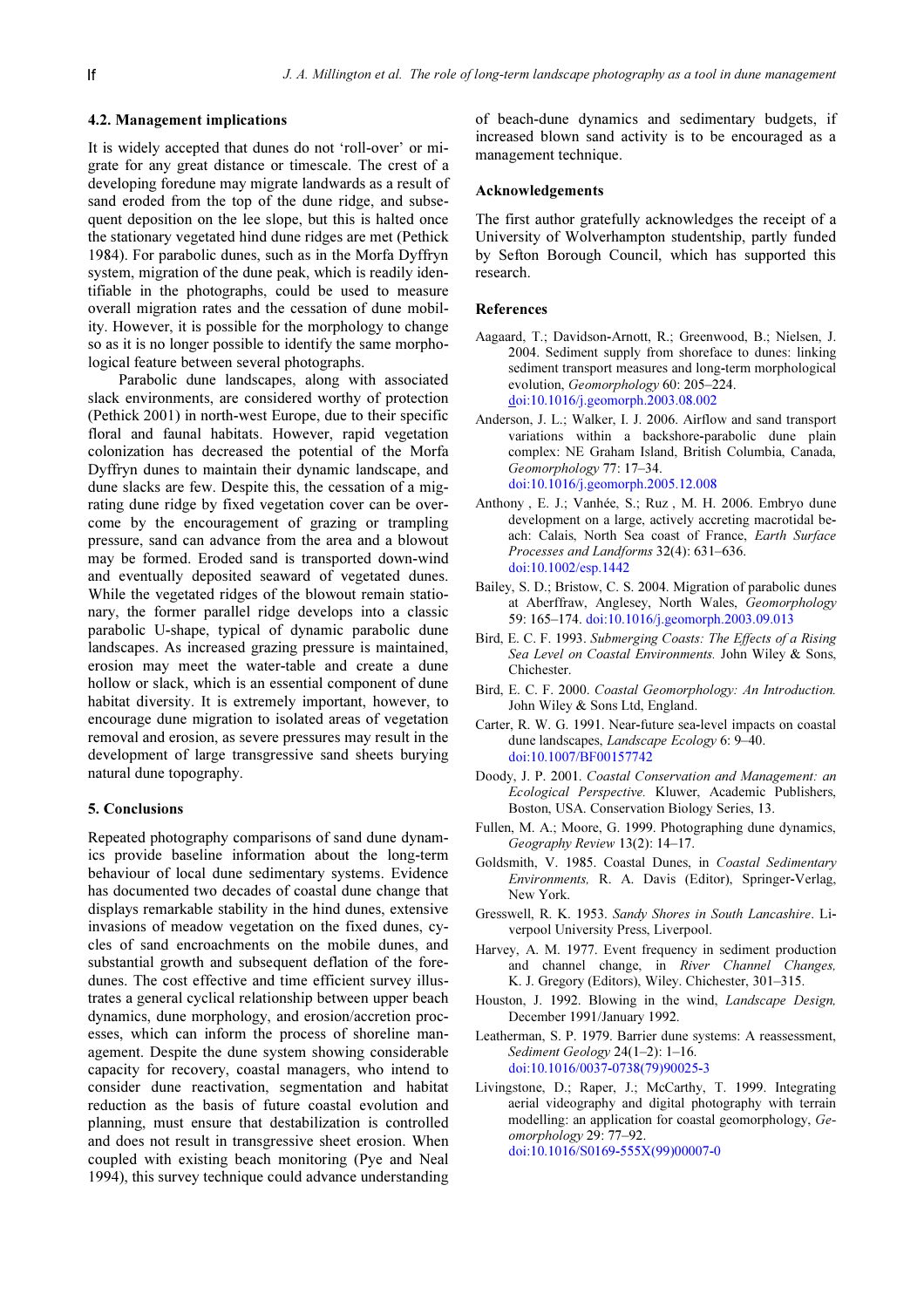- Masiokas, M. H.; Villalba, R.; Luckman, B. H.; Lascano, M. E.; Delgado, S.; Stepanek, P. 2007. 20<sup>th</sup>-century glacier recession and regional hydroclimatic changes in northwest Patagonia, Global and Planetary Change 54: 19–32.
- Millington, J. A.; Fullen, M. A.; Moore, G. M.; Booth, C. A.; Trueman, I. C.; Worsley, A. T.; Richardson, N. 2008. Morphodynamics of the Morfa Dyffryn coastal dunes, mid-Wales: photographic survey 1988-2007, Environmental Problems in Coastal Regions VII, WIT Transactions on the Built Environment 99: 211–220. [doi:10.2495/CENV080201](http://dx.doi.org/10.2495/CENV080201)
- Morris, B. D.; Davidson, M. A.; Huntley, D. A. 2001. Measurements of the response of a coastal inlet using video monitoring techniques, Marine Geology 175: 251–272. [doi:10.1016/S0025-3227\(01\)00144-X](http://dx.doi.org/10.1016/S0025-3227(01)00144-X)
- Orford, J. D; Pethick, J. 2006. Challenging assumptions of future coastal habitat development around the UK, Earth Surface Processes and Landforms 31: 1625–1642. [doi:10.1002/esp.1429](http://dx.doi.org/10.1002/esp.1429)
- Pečiulienė, M.; Jasaitis, D.; Grigaliūnaitė-Vonsevičienė, G.; Girgždys, A. 2005. Changes of ionizing radiation caused by natural radionuclides in the Curonian Spit, Journal of Environmental Engineering and Landscape Management 13(1): 37–42.
- Pethick, J. 1984. An Introduction to Coastal Geomorphology. Arnold, London.
- Pethick, J. 2001. Ainsdale Sand Dunes NNR: Assessment of Coastal Defence and Sand Dune Response to Erosion Processes, Centre for Coastal Management, University of Newcastle.
- Psuty, N. P. 1992. Spatial variation in coastal foredune development, in Coastal Dunes; Geomorphology, Ecology and Management for Conservation, R. W. G. Carter; T. G. F. Curtis; M. J. Sheehy-Skeffington (Editors). Proceedings of the Third European Dune Congress, Galway, Ireland, 17–21.
- Pye, K. 2001. Long-term geomorphological changes and how they may affect the dune coasts of Europe, in Coastal Dune Management. Shared Experience of European Conservation Practice, J. A. Houston; S. E. Edmondson; P. J. Rooney (Editors). Liverpool University Press.
- Pye, K.; Neal, A. 1993. Late Holocene dune formation on the Sefton Coast, northwest Endland, in The Dynamics and Environmental Context of Aeolian Sedimentary Systems, Geological Society Special Publication No. 72, K. Pye (Editor). Geological Society Publishing House, Bath.
- Pye, K.; Neal, A. 1994. Coastal dune erosion at formby point, north Merseyside, England: causes and mechanisms, Marine Geology 119(1–2): 39–56. [doi:10.1016/0025-3227\(94\)90139-2](http://dx.doi.org/10.1016/0025-3227(94)90139-2)
- Ranwell, D. 1958. Movement of vegetated sand dunes at Newborough Warren, Anglesey, Journal of Ecology 46: 83–100. [doi:10.2307/2256905](http://dx.doi.org/10.2307/2256905)
- Saye, S. E.; van der Wal, D.; Pye, K.; Blott, S. J. 2005. Beachdune morphological relationships and erosion/accretion: An investigation at five sites in England and Wales using LIDAR data, Geomorphology 72: 128–155. [doi:10.1016/j.geomorph.2005.05.007](http://dx.doi.org/10.1016/j.geomorph.2005.05.007)
- Šurda, P.; Šimonides, I.; Antal, J. 2007. A determination of area of potential erosion by geographic information systems, Journal of Environmental Engineering and Landscape Management 15(3): 144–152.
- Tsoar, H.; Blumberg, D. G.; Stoler, Y. 2004. Elongation and migration of sand dunes, Geomorphology 57: 293–302. [doi:10.1016/S0169-555X\(03\)00161-2](http://dx.doi.org/10.1016/S0169-555X(03)00161-2)
- Tsoar, H. 2005. Sand dunes mobility and stability in relation to climate, Physica A 357: 50–56. [doi:10.1016/j.physa.2005.05.067](http://dx.doi.org/10.1016/j.physa.2005.05.067)
- Van der Muelen, F. 1990. European dunes: consequences of climatic changes and sea level rise, Catena Supplement 18: 51–60.
- Wheeler, D. J.; Simpson, D. E; Houston, J. A. 1993. Dune use and management, in The Sand Dunes of the Sefton Coast, D. Atkinson; J. Houston (Editors). Eaton Press Ltd, England.
- Woodroffe, C. D. 2002. Coasts: Form, Process and Evolution. Cambridge University Press.
- Zier, J. L.; Baker, W. L. 2006. A century of vegetation change in the San Juan Mountains, Colorado: An analysis using repeat photography, Forest Ecology and Management 228: 251–262. [doi:10.1016/j.foreco.2006.02.049](http://dx.doi.org/10.1016/j.foreco.2006.02.049)

## ILGALAIKIS KRAŠTOVAIZDŽIO FOTOGRAFAVIMAS KAIP PRIEMONĖ NUMATANT KOPŲ VALDYMĄ

#### J. A. Millington, C. A. Booth, M. A. Fullen, G. M. Moore, I. C. Trueman, A. T. Worsley, N. Richardson, E. Baltrėnaitė

#### S a n t r a u k a

Požiūris išlaikyti kopų įvairovę kinta, suvokiant, kad esamos kopų stabilizavimo priemonės, formuojant kopų kraštovaizdį, nepadeda išvengti pajūrio ruožo susiaurėjimo ir arealo praradimo atsitraukiant kranto linijai. Kita vertus, rekomenduojama išsaugoti natūralią dinamišką ir migruojančią kopų sistemą, kad nupustomi labilūs smėliai atliktų mobilių kranto apsaugos barjerų funkciją. Dėl tinkamų monitoringo priemonių trūkumo sulėtėjo patirties apie ilgalaikę nuosėdų dinamiką kopų aplinkoje kaupimas. Darbe aprašomas tiesioginis ir didelių išlaidų nereikalaujantis fotografijos metodas, kuris galėtų būti taikomas minėtoms problemoms spręsti. Metodas pagrįstas fotografavimu fiksuotuose taškuose ir tomis pačiomis kryptimis. Tai gali būti naudingas būdas ilgalaikiam monitoringui – stebėti dinaminių kopų sausumos darinių migraciją dešimtmečius. Tiriamoji vieta – Morfa Dyffryn kopos, Gwynedd, Velso vidurinėje dalyje Jungtinėje Karalystėje (nacionalinėje koordinačių sistemoje SH563240). Tai ypač dinamiškos priešakinės kopos. Joms būdinga cikliška morfologinė raida, prilygstanti bendrajam atsitraukimui iš sausumo pusės. Cikliška smėlio įsibrovimo tendencija, po kurio vyksta augalijos stabilizavimasis, būdinga pusiau sutvirtintoms kopoms, kai užnugarinės kopos lieka stabilios. Darbe nustatytos bendros sąsajos tarp priešakinių kopų morfologijos ir erozijos/akrecijos procesų, siūlomas morfologinių pokyčių numatymo būdas, kuris galėtų tapti valdymo priemone ir kitose kopų sistemose, kur smėlis ypač pustomas.

Reikšminiai žodžiai: pakrantės kopų valdymas, fotografinė apžvalga, erozijos/akrecijos procesai, pedogeninis vystymas, pakrantės kitimas.